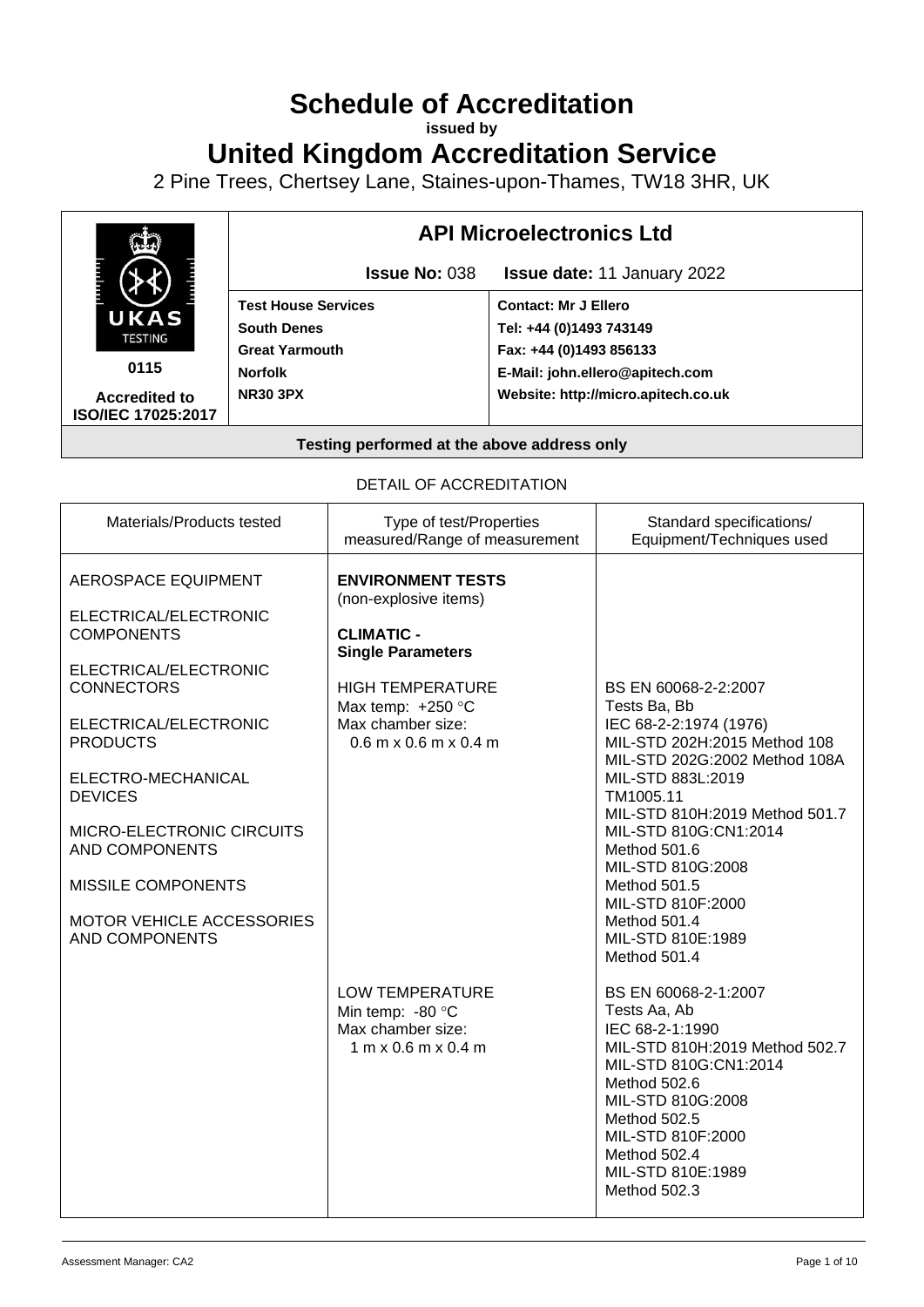

### **Schedule of Accreditation issued by United Kingdom Accreditation Service**

2 Pine Trees, Chertsey Lane, Staines -upon -Thames, TW18 3HR, UK

#### **API Microelectronics Ltd**

**Issue No:** 038 **Issue date:** 11 January 2022

| Materials/Products tested | Type of test/Properties<br>measured/Range of measurement                                                                                                                                                                                                                                                                                                                                                                                                                                                                                       | Standard specifications/<br>Equipment/Techniques used                                                                                                                                                                                                                                                                                                                                                                                                                                                                            |
|---------------------------|------------------------------------------------------------------------------------------------------------------------------------------------------------------------------------------------------------------------------------------------------------------------------------------------------------------------------------------------------------------------------------------------------------------------------------------------------------------------------------------------------------------------------------------------|----------------------------------------------------------------------------------------------------------------------------------------------------------------------------------------------------------------------------------------------------------------------------------------------------------------------------------------------------------------------------------------------------------------------------------------------------------------------------------------------------------------------------------|
| As listed on Page 1       | <b>ENVIRONMENT TESTS</b><br>(non-explosive items) (cont'd)<br><b>CLIMATIC -</b><br>Single Parameters (cont'd)<br><b>TEMPERATURE CHANGE</b><br>(Thermal Shock)<br>Rapid - Air to Air<br>Temp range: -70 $\degree$ C to +200 $\degree$ C<br>Max chamber size:<br>$0.6$ m x $0.6$ m x $0.4$ m<br>Gradual<br>Temp range: -70 $\degree$ C to +200 $\degree$ C<br>Max chamber size:<br>$0.5$ m x $0.5$ m x $0.3$ m<br>Rapid - Liquid to Liquid<br>Temp range: -74 $\degree$ C to +160 $\degree$ C<br>Max chamber size:<br>$0.15$ m x 0.15 m x 0.15 m | BS EN 60068-2-14:2009<br>BS EN 60068-2-14:2000<br>Tests Na, Nb, Nc<br>MIL-STD 202H:2015<br>Method 107G<br>MIL-STD 750:1A CN2:2016<br>Methods 1051.9, 1056.8<br>MIL-STD 750D:1995<br>Methods 1051.5, 1056.7<br>MIL-STD 810H:2019 Method 503.7<br>MIL-STD 810G:CN1:2014<br>Method 503.6<br>MIL-STD 810G:2008<br>Method 503.5<br>MIL-STD 810F:2000<br>Method 503.4<br>MIL-STD 810E:1989<br>Method 503.3<br>MIL-STD 883L:2019<br>Methods 1010.9, 1011.9<br>MIL-STD 883G:2006<br>Methods 1010.8, 1011.9<br>JESD22-A104F November 2020 |
|                           | HIGH HUMIDITY - steady state<br>Temp range: $+10$ °C to $+85$ °C<br>Humidity range: 10 % rh to 98 % rh<br>Max chamber size:<br>$0.7$ m x $0.5$ m x $0.8$ m                                                                                                                                                                                                                                                                                                                                                                                     | BS EN 60068-2-78:2013 Cab<br>IEC 68-2-56:1988<br>MIL-STD 202H:2015<br>Method 103                                                                                                                                                                                                                                                                                                                                                                                                                                                 |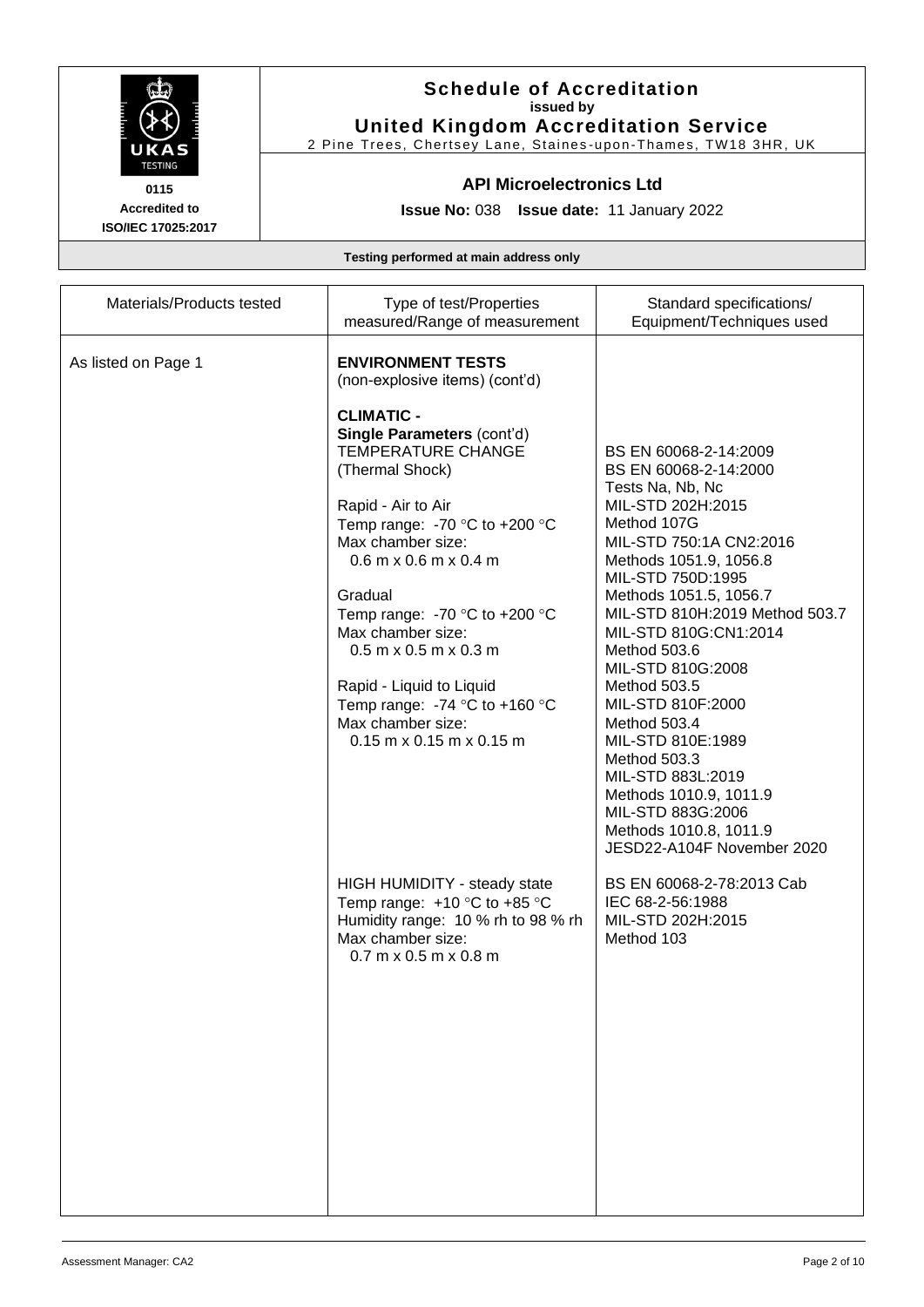

### **Schedule of Accreditation issued by United Kingdom Accreditation Service**

2 Pine Trees, Chertsey Lane, Staines -upon -Thames, TW18 3HR, UK

#### **API Microelectronics Ltd**

**Issue No:** 038 **Issue date:** 11 January 2022

| Materials/Products tested | Type of test/Properties<br>measured/Range of measurement                                                                                                                                                       | Standard specifications/<br>Equipment/Techniques used                                                                                                                                                                                                                                                                                                                                                                               |
|---------------------------|----------------------------------------------------------------------------------------------------------------------------------------------------------------------------------------------------------------|-------------------------------------------------------------------------------------------------------------------------------------------------------------------------------------------------------------------------------------------------------------------------------------------------------------------------------------------------------------------------------------------------------------------------------------|
| As listed on Page 1       | <b>ENVIRONMENT TESTS (cont'd)</b>                                                                                                                                                                              |                                                                                                                                                                                                                                                                                                                                                                                                                                     |
|                           | <b>CLIMATIC -</b><br>Single Parameters (cont'd)<br><b>HIGH HUMIDITY - cyclic</b><br>Temp range: $+10$ °C to $+85$ °C<br>Humidity range: 10 % rh to 98 % rh<br>Max chamber size:<br>$0.6$ m x $0.6$ m x $0.4$ m | BS EN 60068-2-30:1999<br>BS EN 60068-2-30:2005<br>MIL-STD 202H:2015<br>Method 106<br>MIL-STD 202F:1980 Method 106F<br>MIL-STD 750:1A CN2:2016<br>Method 1021.4<br>MIL-STD 750D:1995<br>Method 1021.2<br>MIL-STD 810H:2019 Method 507.7<br>MIL-STD 810:CN1:2014<br>Method 507.6<br>MIL-STD 810G:2008<br>Method 507.5<br>MIL-STD 810F:2000<br>Method 507.4<br>MIL-STD 810E:1989<br>Method 507.3<br>MIL-STD 883L:2019<br>Method 1004.7 |
|                           | PRESSURE, LOW<br>Min pressure: 1000 Pa<br>(equiv altitude 31,200 m)<br>Max chamber size:<br>$0.3$ m x $0.2$ m x $0.2$ m                                                                                        | BS EN 60068-2-13:1999<br>MIL-STD 202H:2015<br>Method 105<br>MIL-STD 750:1A CN2:2016<br>Method 1001.4<br>MIL-STD 750D:1995<br>Method 1001.1<br>MIL-STD 750E:2006<br>Method 1001.2<br>MIL-STD 810H:2019 Method 500.6<br>MIL-STD 810G:CN2:2014<br>Method 500.6<br>MIL-STD 810G:2008<br>Method 500.5<br>MIL-STD 810F:2000<br>Method 500.4<br>MIL-STD 810E:1989<br>Method 500.3<br>MIL-STD 883L:2019<br>Method 1001                      |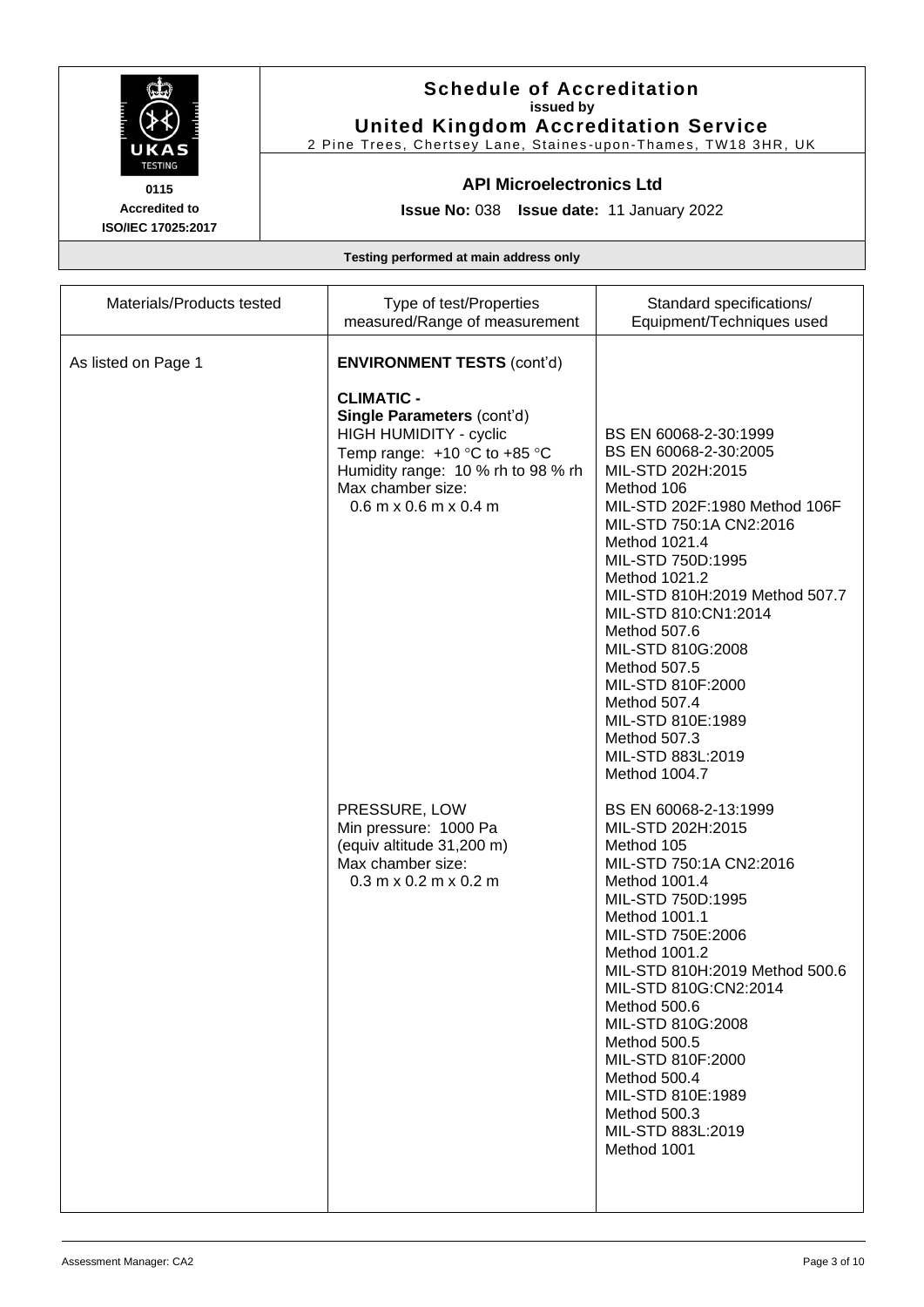

# **Schedule of Accreditation issued by United Kingdom Accreditation Service**

2 Pine Trees, Chertsey Lane, Staines -upon -Thames, TW18 3HR, UK

#### **API Microelectronics Ltd**

**Issue No:** 038 **Issue date:** 11 January 2022

| Materials/Products tested | Type of test/Properties<br>measured/Range of measurement                                                                                                                                                                 | Standard specifications/<br>Equipment/Techniques used                                                                                                                                                                                                                                                                                                                                                                        |
|---------------------------|--------------------------------------------------------------------------------------------------------------------------------------------------------------------------------------------------------------------------|------------------------------------------------------------------------------------------------------------------------------------------------------------------------------------------------------------------------------------------------------------------------------------------------------------------------------------------------------------------------------------------------------------------------------|
| As listed on Page 1       | <b>ENVIRONMENT TESTS</b><br>(non-explosive items) (cont'd)<br><b>CLIMATIC -</b><br>Single Parameters (cont'd)                                                                                                            |                                                                                                                                                                                                                                                                                                                                                                                                                              |
|                           | <b>SALT MIST</b><br>Max chamber size:<br>$0.8$ m x $0.6$ m x $0.6$ m                                                                                                                                                     | BS EN 60068-2-11:1999<br>MIL-STD 202G:2002<br>Method 1001E<br>MIL-STD 750D:1995<br>Method 1041.3<br>MIL-STD 750E:2006<br>Method 1041.3<br>MIL-STD 750:1A CN2:2016<br>Method 1041.4<br>MIL-STD 810E:1989<br>Method 509.3<br>MIL STD 810F:2000<br>Method 509.4<br>MIL STD 810G:2008<br>Method 509.5<br>MIL STD 810G:CN1:2014<br>Method 509.6<br>MIL-STD 810H:2019 Method 509.7<br><b>EIA 364 TM26B</b><br><b>EIA 364 TM26C</b> |
|                           | <b>SALT CORROSION</b><br>Max chamber size:<br>$0.8$ m x $0.6$ m x $0.6$ m                                                                                                                                                | BS EN 60068-2-52:1996<br>IEC 68-2-52:1996<br>MIL-STD 750:1A CN2:2016<br>Method 1046.3<br>MIL-STD 750D:1995<br>Method 1046.2<br>MIL-STD 883L:2019<br>Method 1009.8                                                                                                                                                                                                                                                            |
|                           | <b>Combined Parameters</b>                                                                                                                                                                                               |                                                                                                                                                                                                                                                                                                                                                                                                                              |
|                           | <b>HIGH TEMPERATURE/LOW</b><br><b>TEMPERATURE/LOW PRESSURE</b><br>Max temp: $+160$ °C<br>Min temp: -70 °C<br>Min pressure: 1000 Pa<br>(equivalent altitude 31,200 m)<br>Max chamber size:<br>$0.3$ m x $0.2$ m x $0.2$ m | BS EN 60068-2-40:2000<br>BS EN 60068-2-41:2000<br>MIL-STD 1344A:1977<br>Method 1011                                                                                                                                                                                                                                                                                                                                          |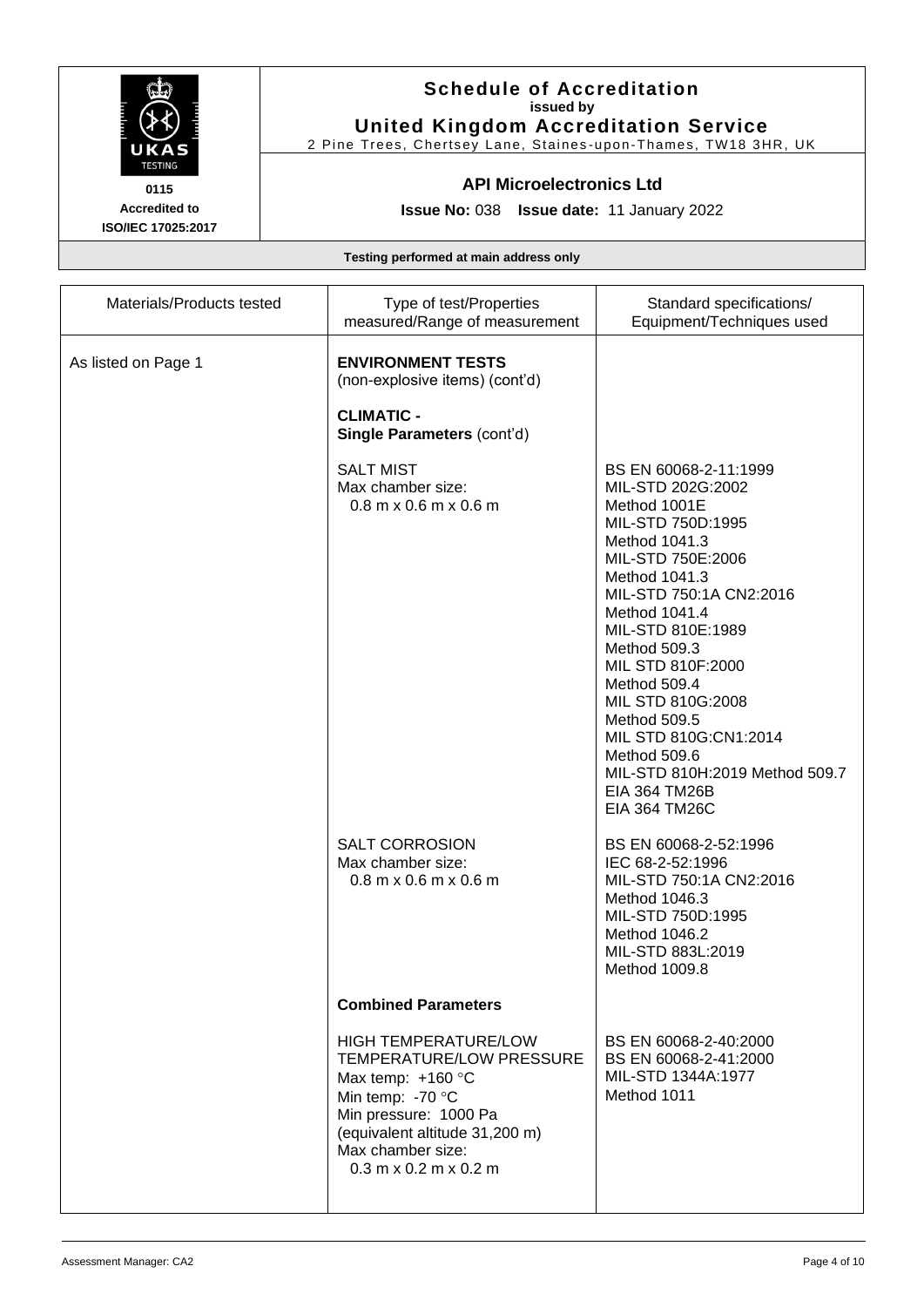

### **Schedule of Accreditation issued by United Kingdom Accreditation Service**

2 Pine Trees, Chertsey Lane, Staines -upon -Thames, TW18 3HR, UK

### **API Microelectronics Ltd**

**Issue No:** 038 **Issue date:** 11 January 2022

| Materials/Products tested | Type of test/Properties<br>measured/Range of measurement                                                                                                                                                                                                                                                                                                                                                          | Standard specifications/<br>Equipment/Techniques used                                                                                                                                                                                                                                                                                                                                                                                                                                          |
|---------------------------|-------------------------------------------------------------------------------------------------------------------------------------------------------------------------------------------------------------------------------------------------------------------------------------------------------------------------------------------------------------------------------------------------------------------|------------------------------------------------------------------------------------------------------------------------------------------------------------------------------------------------------------------------------------------------------------------------------------------------------------------------------------------------------------------------------------------------------------------------------------------------------------------------------------------------|
| As listed on Page 1       | <b>ENVIRONMENT TESTS</b><br>(non-explosive items) (cont'd)<br><b>DYNAMIC -</b><br><b>Single Parameters</b>                                                                                                                                                                                                                                                                                                        |                                                                                                                                                                                                                                                                                                                                                                                                                                                                                                |
|                           | VIBRATION - sinusoidal<br>Freq range: 5 to 5000 Hz<br>Peak thrust: 7.6 kN<br>Max pk/pk displacement:<br>$±$ 12.5 mm<br>Slip table: 0.61 m x 0.61 m<br>Temp range: $-55^{\circ}$ C to $+150^{\circ}$ C -<br>including cyclic<br>Chamber size:<br>$0.4$ m x $0.4$ m x $0.3$ m<br>Freq range: 2 to 2500 Hz<br>Peak thrust: 20 kN<br>Max pk/pk displacement:<br>$± 25$ mm<br>Slip table: 0.7 m x 0.7 m                | BS EN 60068-2-6:2008<br>BS EN 60068-2-50:2000<br>BS EN 60068-2-51:2000<br>MIL-STD 202H:2015<br>Method 201, 204<br>MIL-STD 750:1A CN2:2016 Method<br>2046.2, 2051.1, 2056.3, 2057.4<br>MIL-STD 750D:1995 Methods<br>2046.1, 2051.1, 2056, 2057.1<br>MIL-STD 810H:2019 Method 514.8<br>MIL STD 810G:CN1:2014<br>Method 514.7<br>MIL STD 810G:2008<br>Method 514.6<br>MIL STD 810F:2000<br>Method 514.5<br>MIL-STD 810E:1989<br>Method 514.4<br>MIL-STD 883L:2019<br>Method 2007.3<br>EIA 364-28E |
|                           | VIBRATION - random<br>Freq range: 5 to 4000 Hz<br>RMS thrust: 6 kN<br>Max pk/pk displacement:<br>$±$ 12.5 mm<br>Slip table: $0.61 \text{ m} \times 0.61 \text{ m}$<br>Temp range: -55 $\degree$ C to +150 $\degree$ C -<br>including cyclic<br>Chamber size:<br>$0.4$ m x $0.4$ m x $0.3$ m<br>Freq range: 2 to 2500 Hz<br>RMS thrust: 20 kN<br>Max pk/pk displacement:<br>$±$ 25 mm<br>Slip table: 0.7 m x 0.7 m | EIA 364-28F<br>BS EN 60068-2-64:2008<br>MIL-STD 202H:2015 Method 214<br>MIL-STD 810H:2019 Method 514.8<br>MIL STD 810G:CN1:2014<br>Method 514.7<br>MIL-STD 810G:2008<br>Method 514.6<br>MIL-STD 810F:2000<br>Method 514.5<br>MIL-STD 810E:1989<br>Method 514.4<br>MIL-STD 883L:2019<br>Method 2026                                                                                                                                                                                             |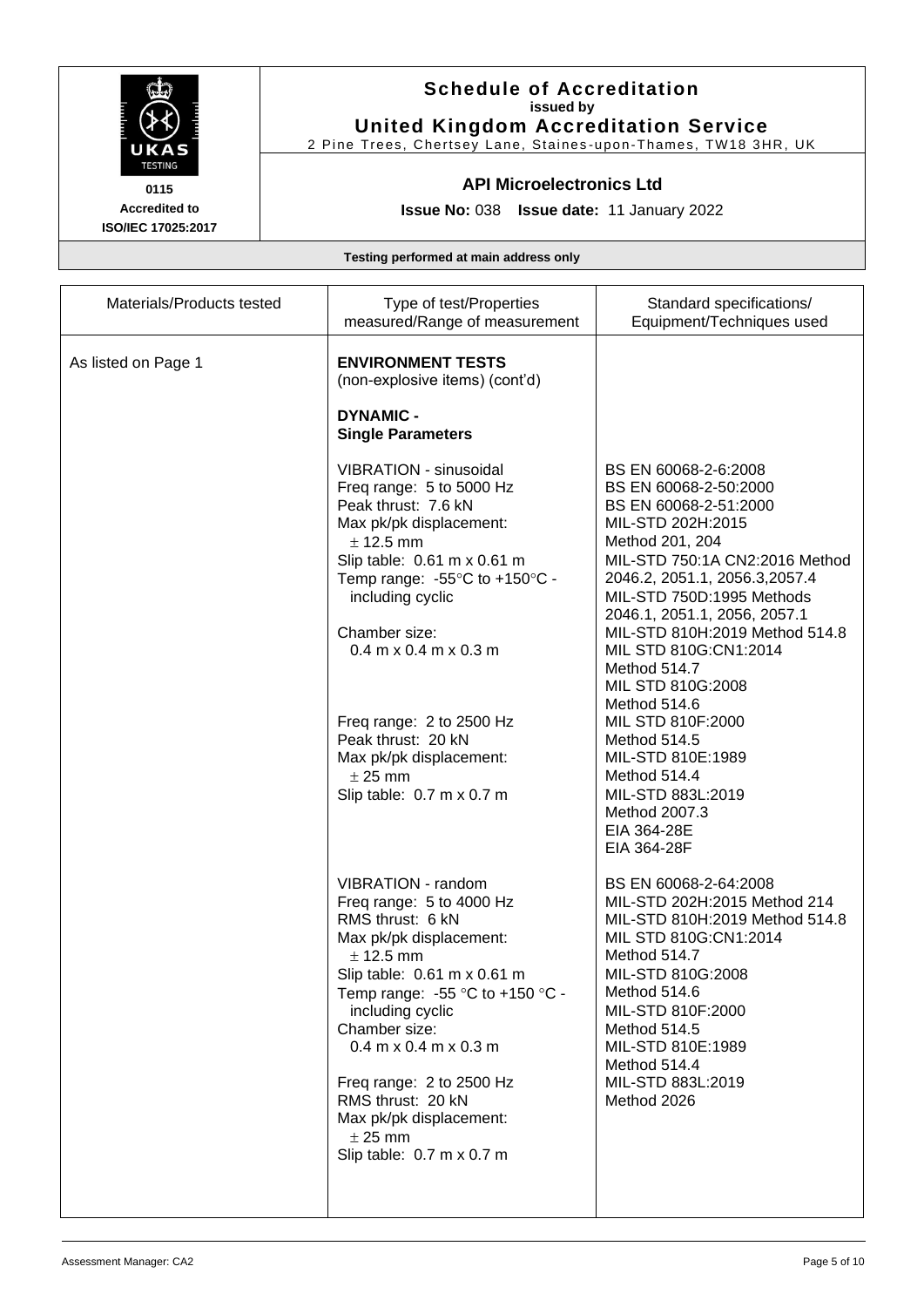

#### **Schedule of Accreditation issued by United Kingdom Accreditation Service**

2 Pine Trees, Chertsey Lane, Staines -upon -Thames, TW18 3HR, UK

### **API Microelectronics Ltd**

**Issue No:** 038 **Issue date:** 11 January 2022

| Materials/Products tested | Type of test/Properties<br>measured/Range of measurement                                                                                                                                                                                                                         | Standard specifications/<br>Equipment/Techniques used                                                                                                                                                                                                                                                                                                                                                           |
|---------------------------|----------------------------------------------------------------------------------------------------------------------------------------------------------------------------------------------------------------------------------------------------------------------------------|-----------------------------------------------------------------------------------------------------------------------------------------------------------------------------------------------------------------------------------------------------------------------------------------------------------------------------------------------------------------------------------------------------------------|
| As listed on Page 1       | <b>ENVIRONMENT TESTS</b><br>(non-explosive items) (cont'd)<br><b>DYNAMIC -</b><br>Single Parameters (cont'd)                                                                                                                                                                     |                                                                                                                                                                                                                                                                                                                                                                                                                 |
|                           | <b>SHOCK</b><br>(half sine, sawtooth, trapezoidal,<br>ambient temperature)<br>Max severity: 30 000 g<br>Max item mass: 22 kg<br>Max item size:<br>$0.2$ m x $0.2$ m x $0.2$ m<br>Temp range: -55 $\degree$ C to +150 $\degree$ C<br>Chamber size:<br>$0.4$ m x $0.4$ m x $0.3$ m | BS EN 60068-2-27:2009<br>MIL-STD 202H:2015 Method 213<br>MIL-STD 750:1A CN2:2016<br>Method 2016.2<br>MIL-STD 750D:1995<br>Method 2016.2<br>MIL-STD 810H:2019 Method 516.8<br>MIL-STD 810G:CN1:2014<br>Method 516.7<br>MIL-STD 810G:2008<br>Method 516.6<br>MIL-STD 810F:2000<br>Method 516.5<br>MIL-STD 810E:1989<br>Method 516.5<br>MIL-STD 883L:2019<br>Methods 2002.5<br>MIL-STD 1344A:1977<br>Method 2004.1 |
|                           | <b>BUMP</b><br>(ambient temperature)<br>Max item mass: 23 kg<br>Max item size:<br>$0.3$ m x $0.3$ m x $0.6$ m<br>Max severity: 40 g<br>Temp range: -55 $^{\circ}$ C to +150 $^{\circ}$ C<br>Chamber size:<br>$0.4$ m x $0.4$ m x $0.3$ m                                         | BS EN 60068-2-29:1993 (w/drawn)<br>BS EN 60068-2-27:2009                                                                                                                                                                                                                                                                                                                                                        |
|                           |                                                                                                                                                                                                                                                                                  |                                                                                                                                                                                                                                                                                                                                                                                                                 |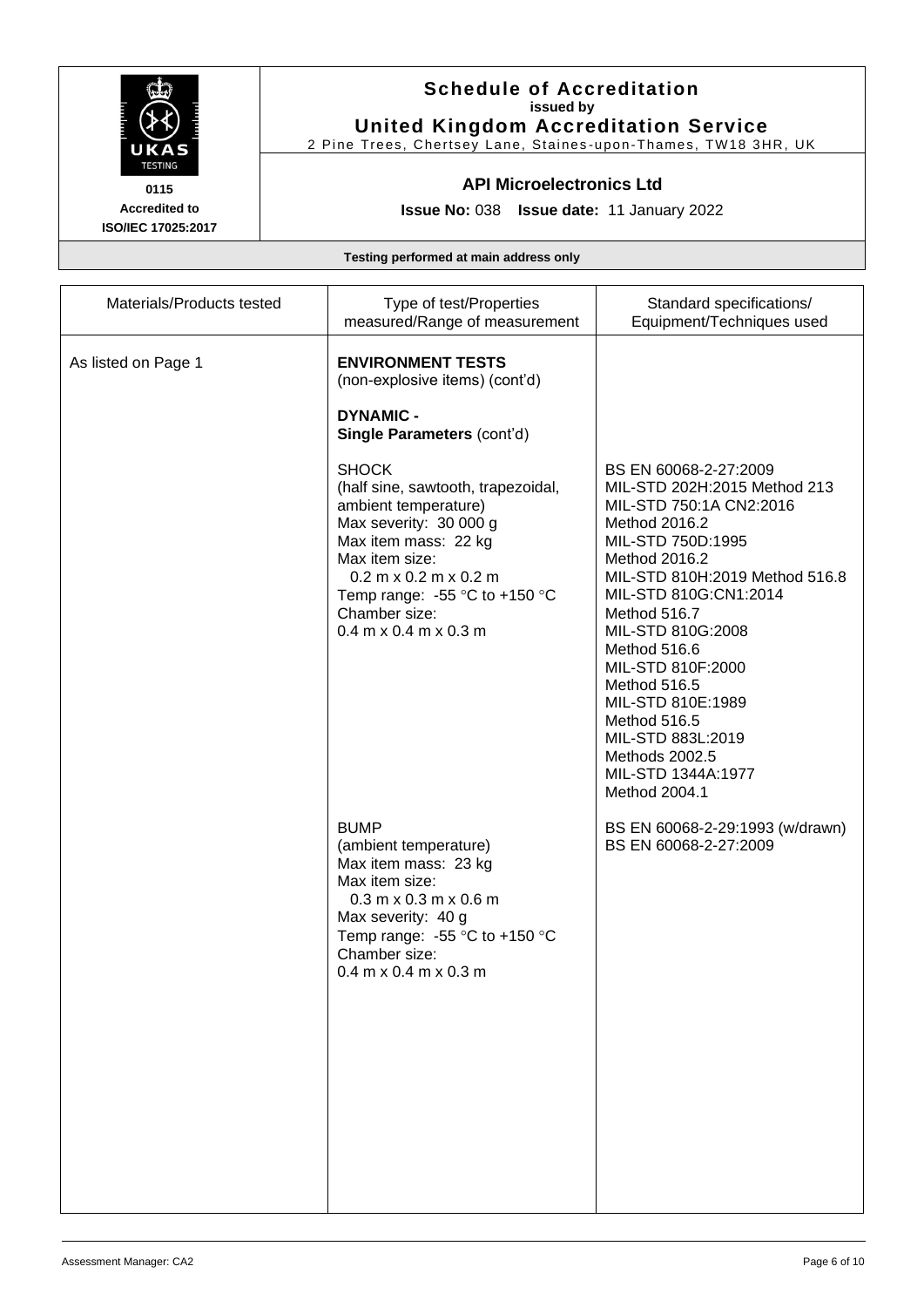

### **Schedule of Accreditation issued by United Kingdom Accreditation Service**

2 Pine Trees, Chertsey Lane, Staines -upon -Thames, TW18 3HR, UK

### **API Microelectronics Ltd**

**Issue No:** 038 **Issue date:** 11 January 2022

| Materials/Products tested | Type of test/Properties<br>measured/Range of measurement                                                                                                                                                                                         | Standard specifications/<br>Equipment/Techniques used                                                                                                                                                                                                                                                                                                                                                               |
|---------------------------|--------------------------------------------------------------------------------------------------------------------------------------------------------------------------------------------------------------------------------------------------|---------------------------------------------------------------------------------------------------------------------------------------------------------------------------------------------------------------------------------------------------------------------------------------------------------------------------------------------------------------------------------------------------------------------|
| As listed on Page 1       | <b>ENVIRONMENT TESTS</b><br>(non-explosive items) (cont'd)<br><b>DYNAMIC -</b><br>Single Parameters (cont'd)<br><b>ACCELERATION - Steady State</b><br>Max accel: 40 000 g<br>Max item mass: 0.2 kg<br>Max item size:<br>$0.1$ m x 0.1 m x 0.05 m | BS EN 60068-2-7:1993<br>MIL-STD 750:1A CN2:2016<br>Method 2006.2<br>MIL-STD 750D:1995 Method 2006<br>MIL-STD 810H:2019 Method 513.8<br>MIL STD 810G:CN1:2014<br>Method 513.7<br>MIL STD 810G:2008<br>Method 513.6<br>MIL STD 810F:2000<br>Method 513.5<br>MIL-STD 810E:1989<br>Method 513.4<br>MIL-STD 883G:2006<br>Method 2001.2<br>MIL-STD 883K: CN3 2018<br>Method 2001.4<br>MIL-STD 1344A:1977<br>Method 2011.1 |
|                           | <b>MISCELLANEOUS PARAMETERS</b><br>RESISTANCE TO SOLVENTS/<br><b>CONTAMINATING FLUIDS</b><br>Solvents and contamination fluids<br>as specified                                                                                                   | BS EN 60068-2-45:1993<br>MIL-STD 202H:CN1 2018<br>Method 215<br>MIL-STD 202H:2015 Method 215<br>MIL-STD 202F:1980 Method 215J<br>MIL-STD 750:1A CN2:2016<br>Method 1022.7<br>MIL-STD 750D:1995<br>Method 1022.5<br>MIL-STD 883F:2004<br>Method 2015.12<br>MIL-STD 883G:2006<br>Method 2015.13<br>MIL-STD 883L:2019<br>Method 2015.14                                                                                |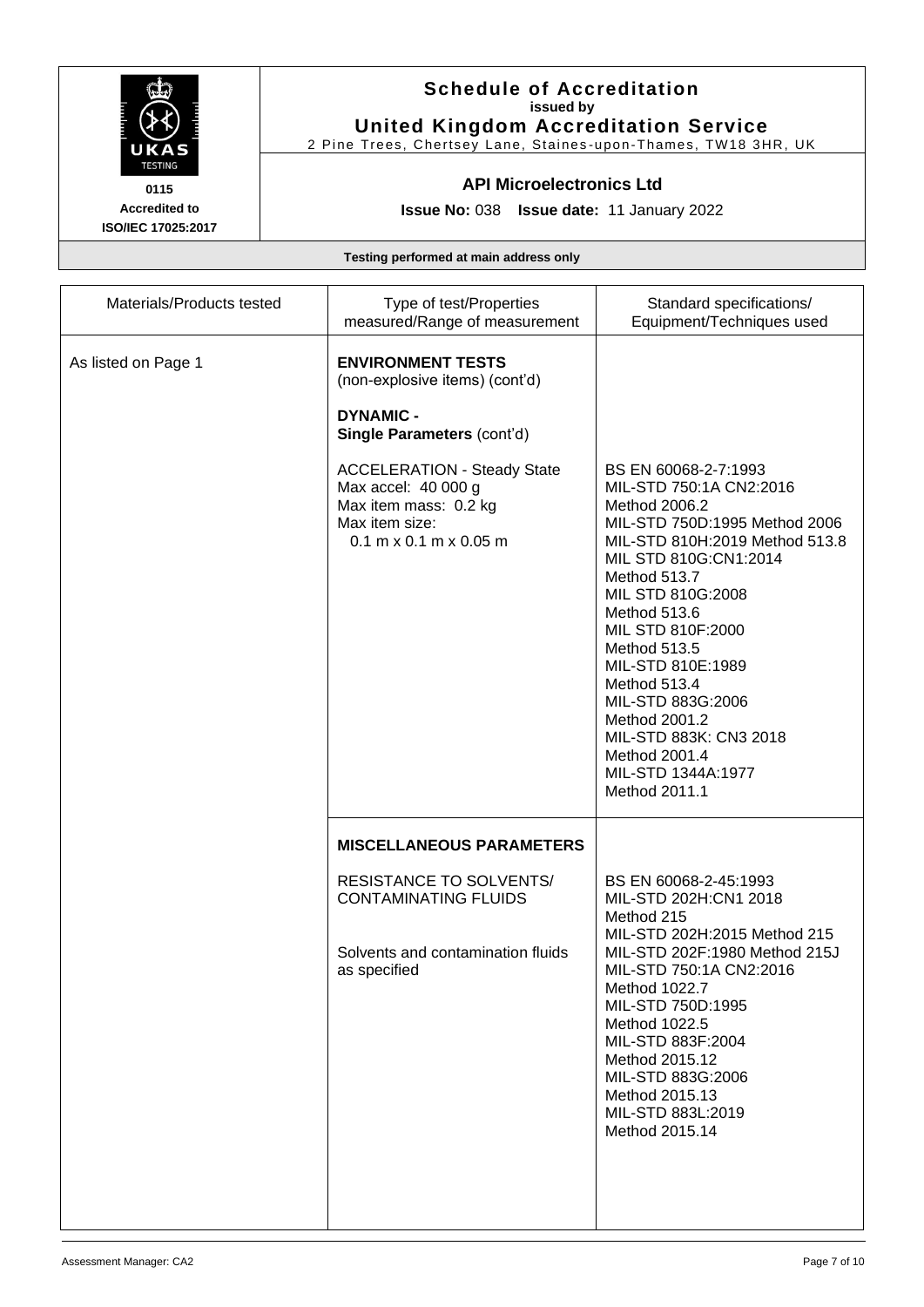

# **Schedule of Accreditation issued by United Kingdom Accreditation Service**

2 Pine Trees, Chertsey Lane, Staines -upon -Thames, TW18 3HR, UK

### **API Microelectronics Ltd**

**Issue No:** 038 **Issue date:** 11 January 2022

| Materials/Products tested | Type of test/Properties<br>measured/Range of measurement                                                                  | Standard specifications/<br>Equipment/Techniques used                                                                                                                                                                                                                                                                                                   |
|---------------------------|---------------------------------------------------------------------------------------------------------------------------|---------------------------------------------------------------------------------------------------------------------------------------------------------------------------------------------------------------------------------------------------------------------------------------------------------------------------------------------------------|
| As listed on Page 1       | <b>ENVIRONMENT TESTS</b><br>(non-explosive items) (cont'd)<br><b>MISCELLANEOUS PARAMETERS</b><br>(cont'd)                 |                                                                                                                                                                                                                                                                                                                                                         |
|                           | <b>SOLDERABILITY</b><br>(Soldering heat)<br>Soldering baths and soldering irons<br>as specified steam ageing<br>equipment | BS EN 60068-2-44:1995<br>Tests Ta, Tb<br>IEC 68-2-20:1979<br>MIL-STD 202H;2015<br>Method 208, 210<br>MIL-STD 202G:2002<br>Method 208H, 210F<br>MIL-STD 750:1A CN2:2016<br>Methods 2026.12, 2031.5<br>MIL-STD 750D:1995<br>Methods 2026.10, 2031.2<br>MIL-STD 883L:2019<br>Method 2003.13<br>MIL-STD 883G:2006<br>Method 2003.8<br>BS EN 60068-2-20:2008 |
|                           | <b>ROBUSTNESS OF</b><br><b>TERMINATIONS</b><br>Tensile<br>Bending<br>Torsion<br>Torque<br>Solderpad adhesion              | BS EN 60068-2-21:1999<br>MIL-STD 202H;2015<br>Method 211<br>MIL-STD 202G:2002<br>Method 211A<br>MIL-STD 750D:1995<br>Method 2036.4<br>MIL-STD 883G:2006<br>Method 2004.5<br>MIL-STD 883L:2019<br>Method 2004.7                                                                                                                                          |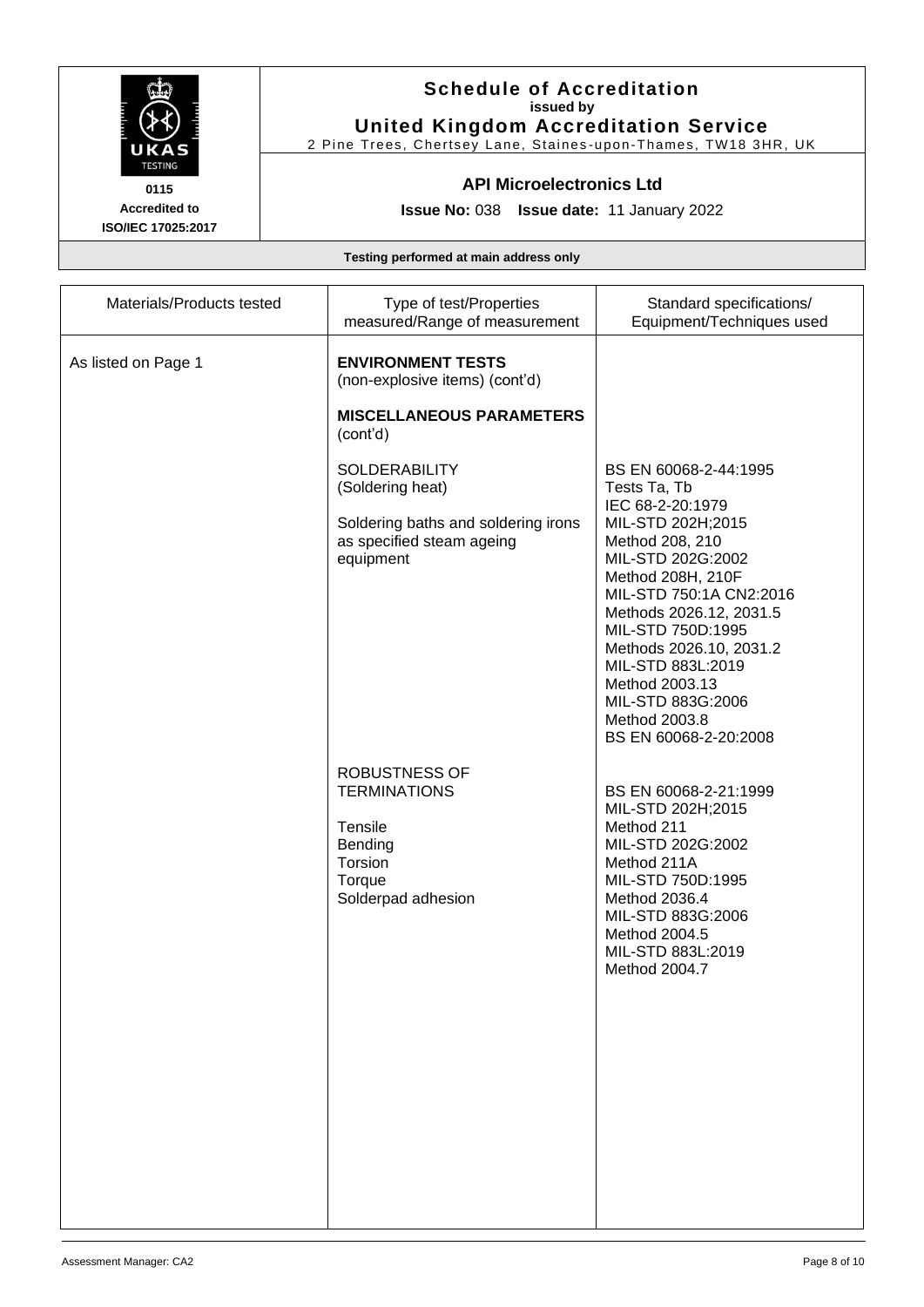

# **Schedule of Accreditation issued by United Kingdom Accreditation Service**

2 Pine Trees, Chertsey Lane, Staines -upon -Thames, TW18 3HR, UK

# **API Microelectronics Ltd**

**Issue No:** 038 **Issue date:** 11 January 2022

| Materials/Products tested                                       | Type of test/Properties<br>measured/Range of measurement                                                                                                        | Standard specifications/<br>Equipment/Techniques used                   |
|-----------------------------------------------------------------|-----------------------------------------------------------------------------------------------------------------------------------------------------------------|-------------------------------------------------------------------------|
| ELECTRICAL/ELECTRONIC<br>COMPONENTS, CONNECTORS<br>AND PRODUCTS | <b>ELECTRICAL TESTS</b><br>Insulation resistance                                                                                                                | MIL-STD 1344A:1977<br>Method 3003.1<br>MIL-STD 883L:2019<br>Method 1003 |
|                                                                 | DC Voltage:<br>1 mV to 1 kV<br>up to 1T $\Omega$                                                                                                                | Documented In-House Procedure<br>QAP7: Issue 4:2021                     |
|                                                                 | AC Voltage:<br>1 mV to 200 V<br>200 V to 1 kV<br>(45 Hz to 20 kHz)                                                                                              |                                                                         |
|                                                                 | DC Current:<br>1 $\mu$ A to 10 A                                                                                                                                |                                                                         |
|                                                                 | <b>AC Current:</b><br>1 $\mu$ A to 2 A<br>(45 Hz to 5 kHz)<br>2 A to 10 A<br>(45 Hz to 1 kHz)                                                                   |                                                                         |
|                                                                 | DC Resistance:<br>100 $\mu\Omega$ to 20 M $\Omega$<br>20 M $\Omega$ to 1 T $\Omega$<br>(1 V to 999 V)                                                           |                                                                         |
|                                                                 | Capacitance:<br>200 pF to 1.9 F<br>(100 Hz/120 Hz)<br>up to 200 mF at 1 kHz<br>up to 2000 µF at 10 kHz<br>up to 20 $\mu$ F at 100 kHz<br>up to 2048 pF at 1 MHz |                                                                         |
|                                                                 | Inductance:<br>up to 1 kH (100 Hz/120 Hz)<br>up to 6.4 kH at 1 kHz<br>up to 20 H at 10 kHz<br>up to 2 H at 100 kHz<br>up to 2 mH at 1 MHz                       |                                                                         |
|                                                                 |                                                                                                                                                                 |                                                                         |